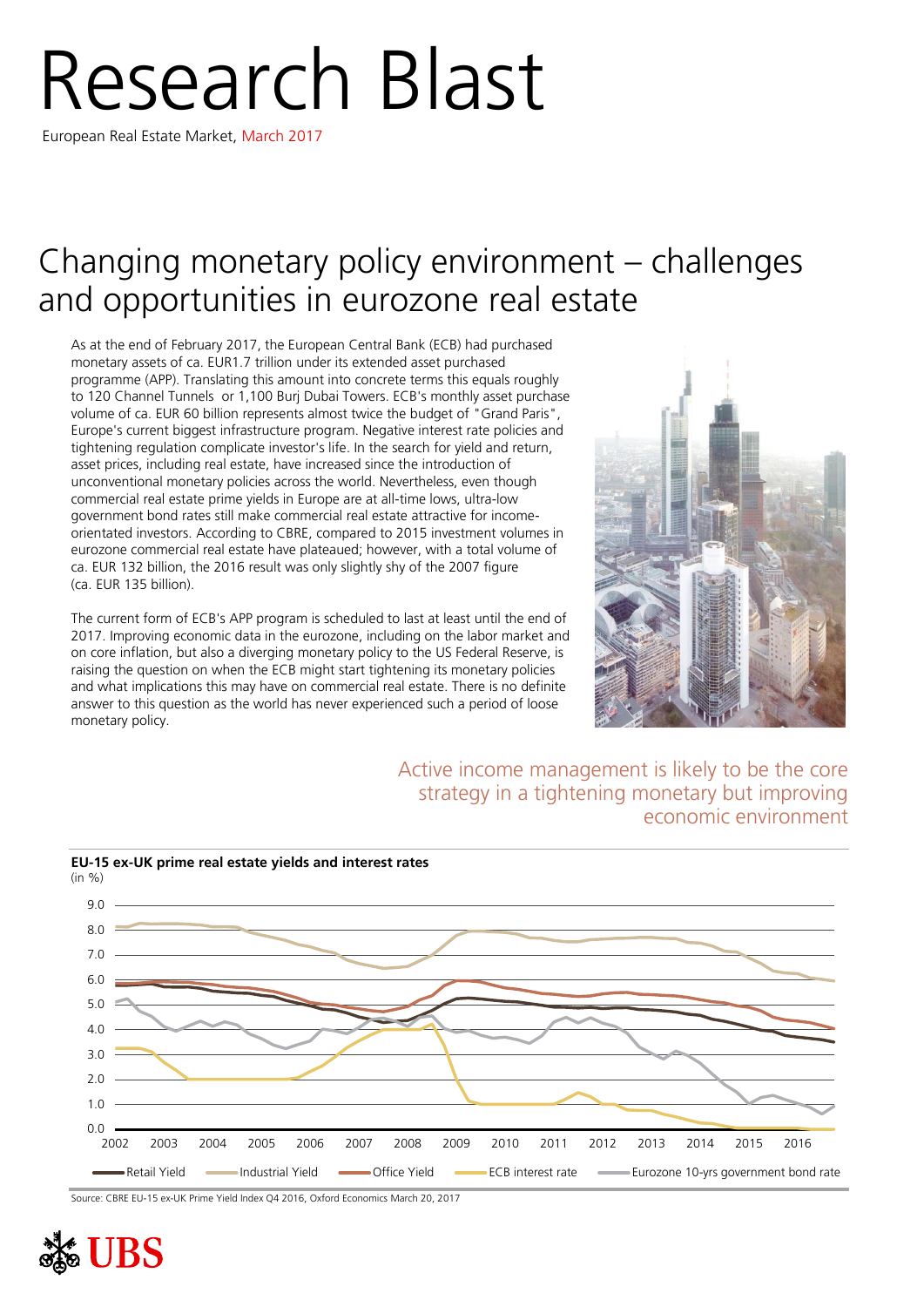Bond markets might be at a turning point from ultra-low levels; however, the long-term macro trends in the eurozone are challenging and are likely to limit bond rates returning to pre-GFC (Global Financial Crisis) levels. The demographic outlook for most eurozone countries is negative and the reluctance of many governments to commit to structural reforms is likely to limit economic growth in the long term. Therefore the outlook for core inflation in the eurozone looks muted. The ECB may keep the official interest rate low for longer, but less accommodative monetary policies may place upward pressure on bond rates. However, in a low growth environment investment return results are also likely to be modest and investors may have to reassess their return expectations.

#### **Monetary policy gave investors a strong tailwind**

Eurozone commercial real estate markets entered the GFC almost at the peak of a real estate development cycle and highly levered. In 2008 the GFC caused a collapse in occupier demand across the eurozone, with rising vacancy rates, weak occupier demand and a severely damaged banking/lending industry pushing commercial real estate yields out. Unconventional monetary policy and low interest rates channeled more capital in to the prime real estate segment in particular, even though occupier markets were still weak or even weakening. Over the last few years not only global but also eurozone real estate have enjoyed a period of significant capital growth by an inward yield shift which has not been fully based on real estate market fundamentals but supported by monetary policy.

In some eurozone markets, particularly in so-called safe haven markets such as Germany but also in the southern eurozone's prime/core segment, investors have virtually enjoyed a "free lunch" (or Beta in financial terms) of capital growth by inward yield shift while prime rents were still falling or flat. Going forward, capital markets and monetary policy are likely to give real estate much more of a headwind. Rising bond yields are expected to put pressure on eurozone's real estate yields by 2019/20 and there is the risk of capital value decline.



1

Source: MSCI historic data 2001-2016; UBS Asset Management, Real Estate & Private Markets, Research & Strategy, February 2017

#### **Real estate market fundamentals are shifting**

While the German economy weathered the storms of the GFC, many eurozone economies either faced a prolonged period of GDP decline (e.g. Spain), a shallow recovery (e.g. Austria and France) or even double-dip recessions (e.g. Belgium, Finland, Italy, the Netherlands and Portugal). Only over the last two years has the eurozone economy experienced sufficient economic growth to support a rise in employment. Despite all the political uncertainties the economic outlook for the eurozone economy is positive, in particular in eurozone's second largest economy, France. 1 UBS Equities research also suggests that earnings of European listed companies are likely to increase which would support real estate occupier markets as well.<sup>2</sup>

A positive byproduct of the GFC for eurozone's commercial real estate sector is eurozone's weak banking sector. The Loan-to-Value (LTV) ratio for European commercial real estate is estimated to be at ca. 44%, well below pre-GFC level (close to 70%).<sup>3</sup> Tightening regulations also limit banks' abilities to lend against riskier real estate strategies, in particular developments. Consequently, despite positive signs in the occupier market, eurozone commercial real estate markets

 1 Source: Oxford Economics, March 20, 2017

<sup>&</sup>lt;sup>2</sup> Source: UBS Asset Management, Real Estate & Private Markets (REPM) European Equity Strategy – Thematic March 20, 2017

<sup>3</sup> Cushman & Wakefield: Global Wall of Money 2017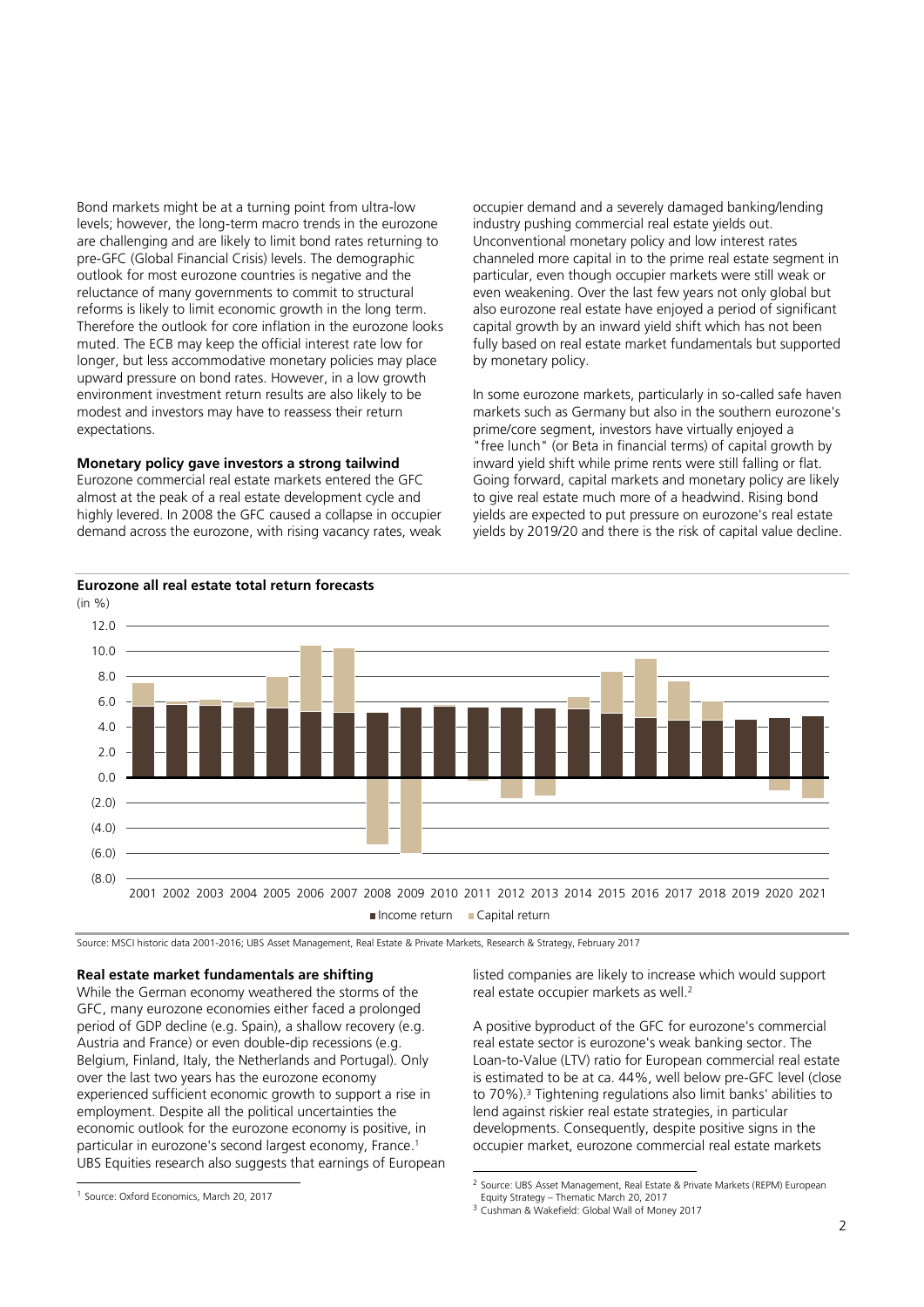have not experienced a supply/development cycle. Net absorption in the European office sector has been positive since 2011 but the overhang of pre-GFC development activity has kept vacancy rates high. However, since 2015 the aggregated office vacancy rate in central locations dropped from ca. 8.5% to 6%, which is the lowest level since the GFC. Due to the lack of office development activity vacancy rates in safe haven central sub-markets are often below 2%, placing pressure on prime rents. Due the scarcity of available office space rental growth has started moving towards city-edge locations which are also often the preferred location for newly emerging occupiers from the technology sector.

#### **Late-yield-cycle: yield expansion is inevitable but rental growth ahead**

In the absence of an external shock, a yield expansion for eurozone commercial real estate is not likely to happen in the short term. Nevertheless, an improving economic and inflationary outlook supports higher bond rates and may place upward pressure on real estate yields by 2019/20. However, this scenario is not automatically negative for core real estate. Real estate's performance attribution is moving towards its core elements – income return and rental growth. The music

may stop for those investors who played just the yield-cycle but those investors who are able to manage assets actively are more likely to mitigate the risk of future rising yields.

#### **Risk-takers: stay prudent on location but take risks on an asset level**

Real estate supply is quite inelastic in nature and even if demand turns out to be slightly lower than predicted, supply in central and dominant locations is likely to remain constrained. Due to the lack of development activity in all real estate sectors real estate supply has been aging since the GFC. However, tenant requirement for modern space is strong and offers opportunities for investors who are prepared to take risks on an asset level. Taking active risk positions on short leases or repositioning inefficient assets while remaining staying prudent on location could justify today's prices. These type of assets offer rental and income growth opportunities and could mitigate the risk of falling capital values by rising real estate yields due to increasing bond rates. Active asset and income management are likely to be the core strategy in a market environment, which faces headwinds from tightening monetary policies but improving economic conditions and real estate market fundaments.



#### **Prime office capital growth likely to be driven by rental growth but outward yield movement expected**

Source: UBS Asset Management, Real Estate & Private Markets, Research & Strategy calculated on the basis of CBRE prime office forecasts, February 2017